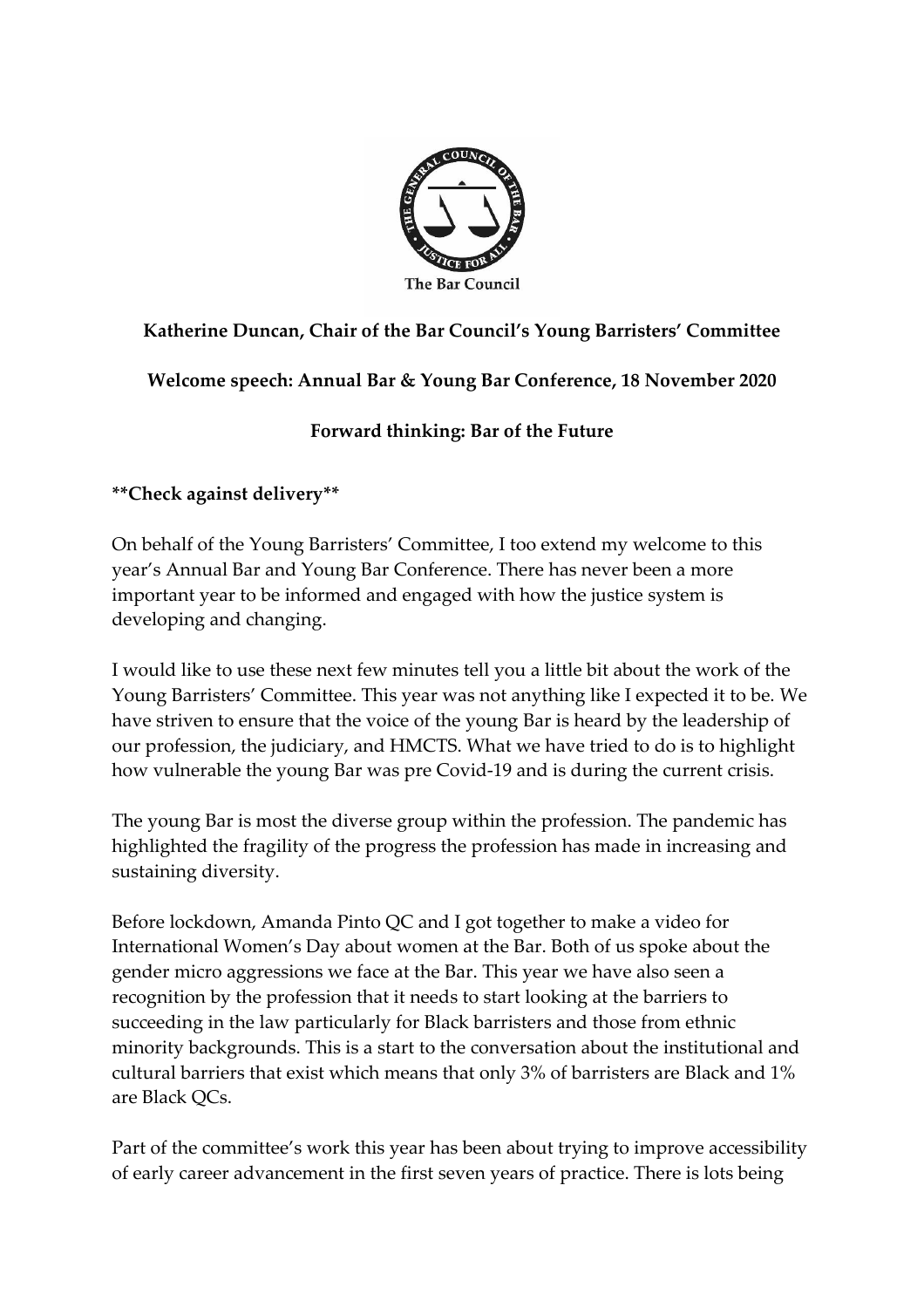done to improve accessibility to entrance to the profession, but what happens after tenancy or employment?

Becoming a barrister is part of an extremely structured path - there are clear stages of entry and progression. Once you have achieved tenancy there is very little in the way of defined career progression. This very much makes it a sink or swim approach to development.

This tends to favour those from privileged backgrounds who already have a network, or the skillset taught to them about how to access those networks to ensure early career advancement. It also includes the ability to take risks because you have the financial backing and the support if it all falls apart.

From research undertaken by the Bar Council, early career advancement is an essential element of a thriving practice and has significant impact on future success and retention. Women, barristers from ethnic minority backgrounds and barristers with disabilities, as well as those from less privileged backgrounds all appear to have less access to these important early opportunities.

How work is allocated within chambers can reinforce this unfairness. In some sets and workplaces this is monitored closely, and practices are well managed, but in others it is clear barristers are still operating completely independently with little support.

Many chambers have policies on the fair allocation of work but how many of us have stopped to look at whether they are functioning properly? It is not a case of do you have a diversity policy, but how diverse is your chambers or workplace?

Simply having the policy in place isn't enough. There should be scrutiny by the management committee or external auditors to ensure that these policies are functioning properly. It's all very well and good to have diverse pupils but if they don't have the foundations and support to maintain a practice then it's meaningless.

It's important we examine the make-up of committee membership within chambers and also on Specialist Bar Associations (SBAs), Circuits and the Bar Council. It's not just important that the leadership reflects the Bar because that itself is a good thing, but it's important for decision making. When committees and working groups are made of people from similar backgrounds, they tend to reinforce each other's thinking. Generally, people aren't doing this maliciously, but it does mean the same ideas tend to be produced year on year.

For example, a lack of diversity on who decides the marketing budget in a chambers or workplace can be very damaging. A lot of marketing practices are still outdated and tend to be heavily focused on alcohol and sport.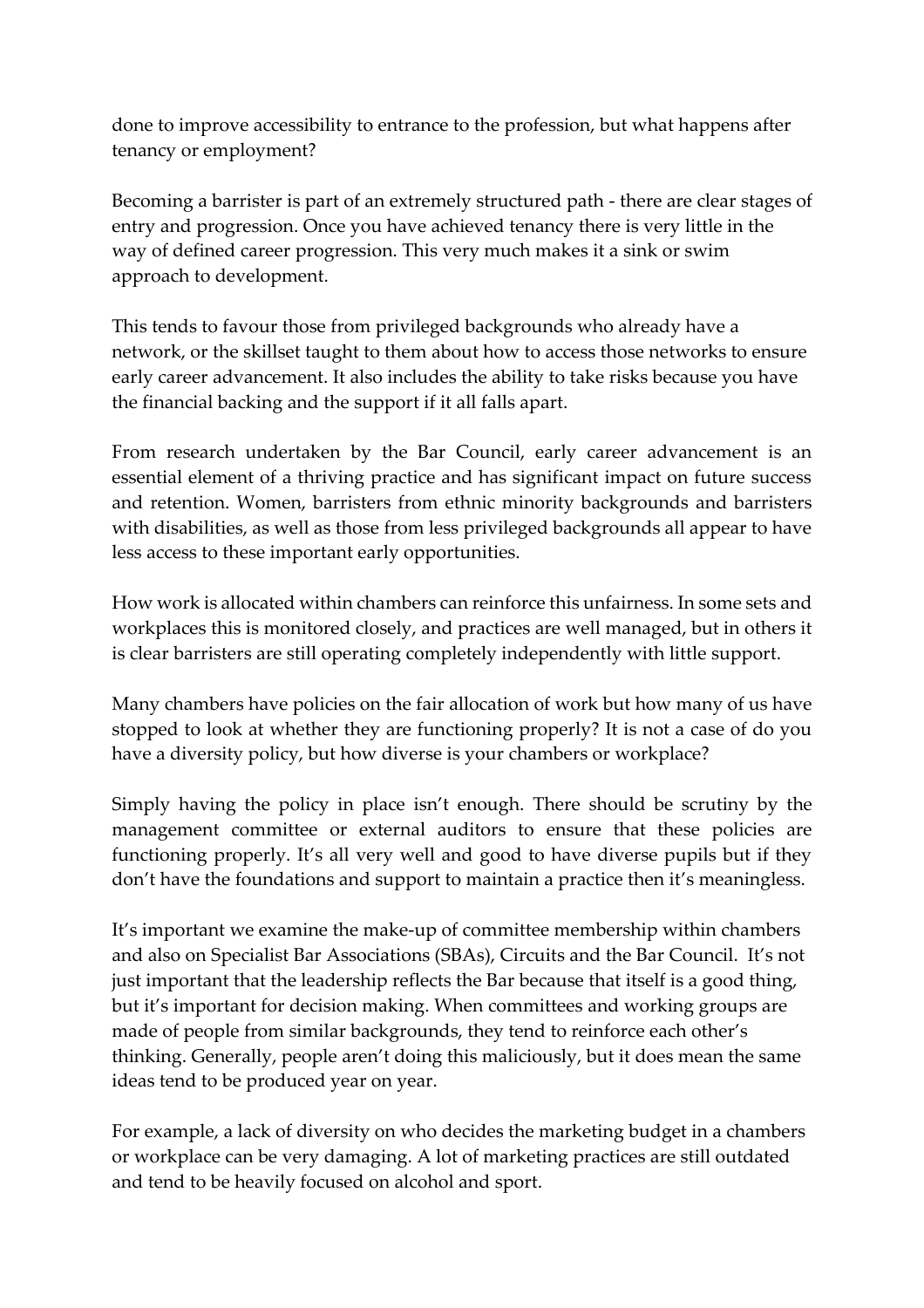This is excluding to those barristers who don't want to or can't spend hours in the pub or don't enjoy a day out at the cricket. It limits the pool of opportunities to those people who enjoy such activity which in turn means that those people are the ones to progress in chambers and be in charge of the decision making and the distribution of the budget. And so the cycle continues. This form of marketing is completely out of sync with the City and professional services.

Each area of law has its own idea of what 'men's work' is. In crime, that work is fraud, corruption, drugs and firearms. While 'women's work' is sexual offences. In family law, although it's an area with a higher proportion of women to men, high value divorce cases have a higher proportion of men undertaking this work.

This translates across to the differences in men and women's pay. The BSB recent report shows that women are significantly over-represented in the three lower income brackets and significantly underrepresented in the highest four income brackets.

There are also significant differences between the income of white barristers vs barristers from ethnic minority backgrounds. The latter group is overrepresented in the lower two earning income brackets vs white barristers. The differences between groups are starker if gender and ethnicity are examined together.

For female barristers from minority ethnic groups, 44.9% are in the lowest two income bands – this is more than double the proportion of White male barristers (19.4%). Black African barristers have a lower average income band than other Black/Black British ethnic groups, while Asian Pakistani and Asian Bangladeshi barristers have a notably lower average income band than Asian barristers as a whole.

There is a lack of transparency about how you progress within your career at the Bar. This year, the YBC session at Conference focuses on how to make the most of your practice review. We are running this session because so many people we have spoken to this year didn't realise what a practice review was or that they should be having one.

In addition, the YBC has produced an Insider Guide on life at the Bar for all new practitioners. It includes the ins and outs of, among other things, finances, work life balance, practice reviews, time management, chambers politics. There are so many resources available for the young Bar, but we want to ensure these were clearly publicised rather than people relying on being part of a network. Access to support and resources should be transparent.